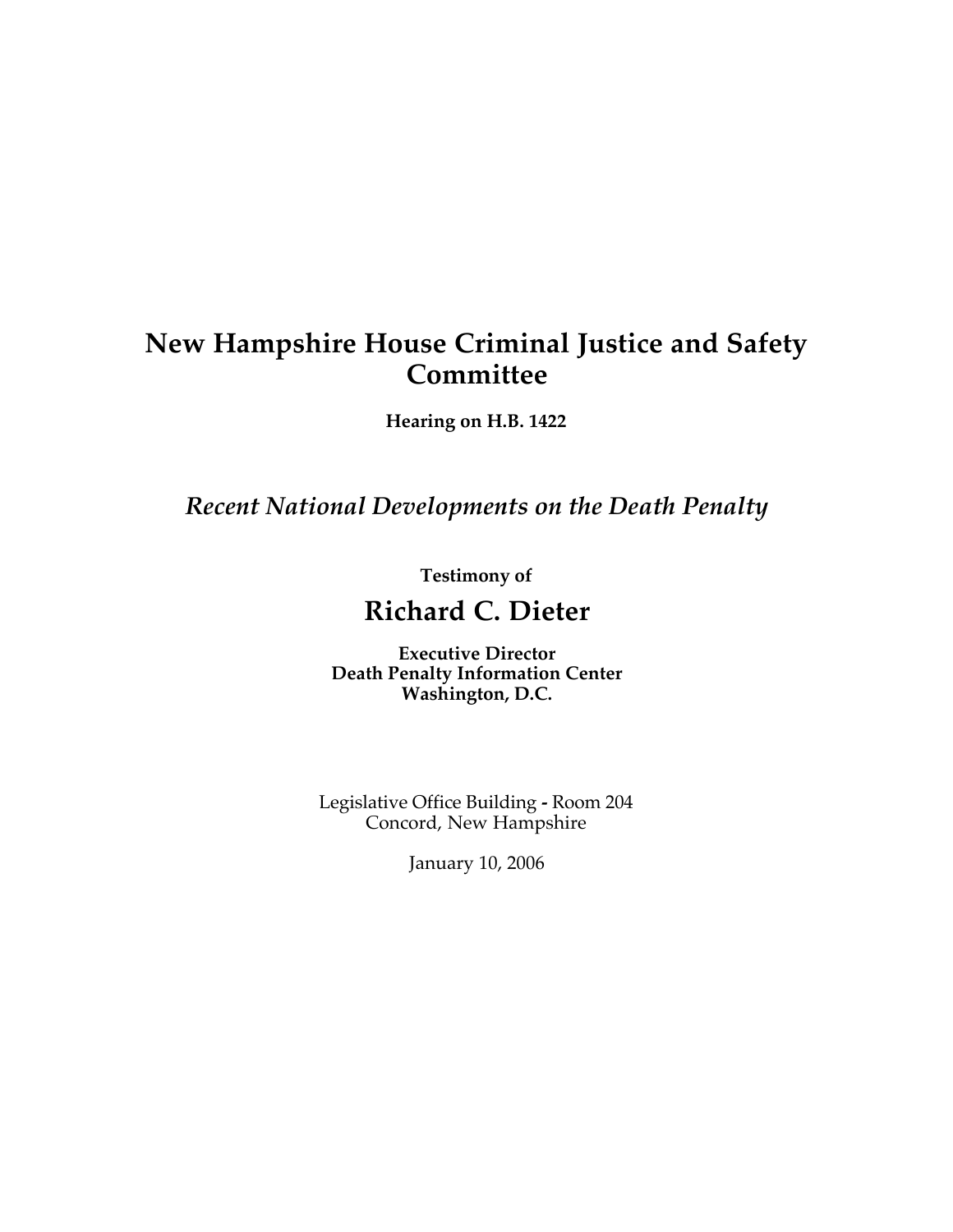#### **INTRODUCTION**

Good morning. I would like to thank the Chairman, David Welch, and members of the Criminal Justice and Safety Committee for this opportunity to appear before you and to offer my remarks on the state of the death penalty.

My name is Richard Dieter and I am the Executive Director of the Death Penalty Information Center in Washington, DC, a position I have held for the past 13 years. I am an attorney and an adjunct professor at Catholic University Law School. The Death Penalty Information Center is a non-profit organization whose focus is research and analysis of capital punishment.

#### **NATIONAL TRENDS**

I believe that this is a very appropriate time for New Hampshire to be considering a bill to abolish the death penalty. The clear national trend is away from a broad use of capital punishment: since the year 2000 there has been a 60% drop in death sentences, a 40% decline in executions, and a decrease in the size of death row. Public support has also dropped since its high point in 1994 to its lowest point in the past 27 years. In public opinion polls, there has been an upward trend in support for lifewithout-parole sentences as a substitute for the death penalty.

The current decline in the use of the death penalty may seem somewhat surprising. In the 1990s, capital punishment was on the rise: New York and Kansas became the most recent states to adopt the death penalty in 1995 and 1994 respectively. The federal death penalty was expanded to 60 crimes. Executions, the size of death row, and public support for the death penalty were all increasing. In 1999, there were 98 executions in this country. The number of death sentences averaged about 300 per year. Congress and many states were passing legislation to speed up executions.

#### **THE INNOCENCE ISSUE**

With the rise in executions, another phenomenon took place. Advances in DNA testing and an overall higher scrutiny of death penalty cases by attorneys, by the media, and by the courts has led to a high number of exonerations from among those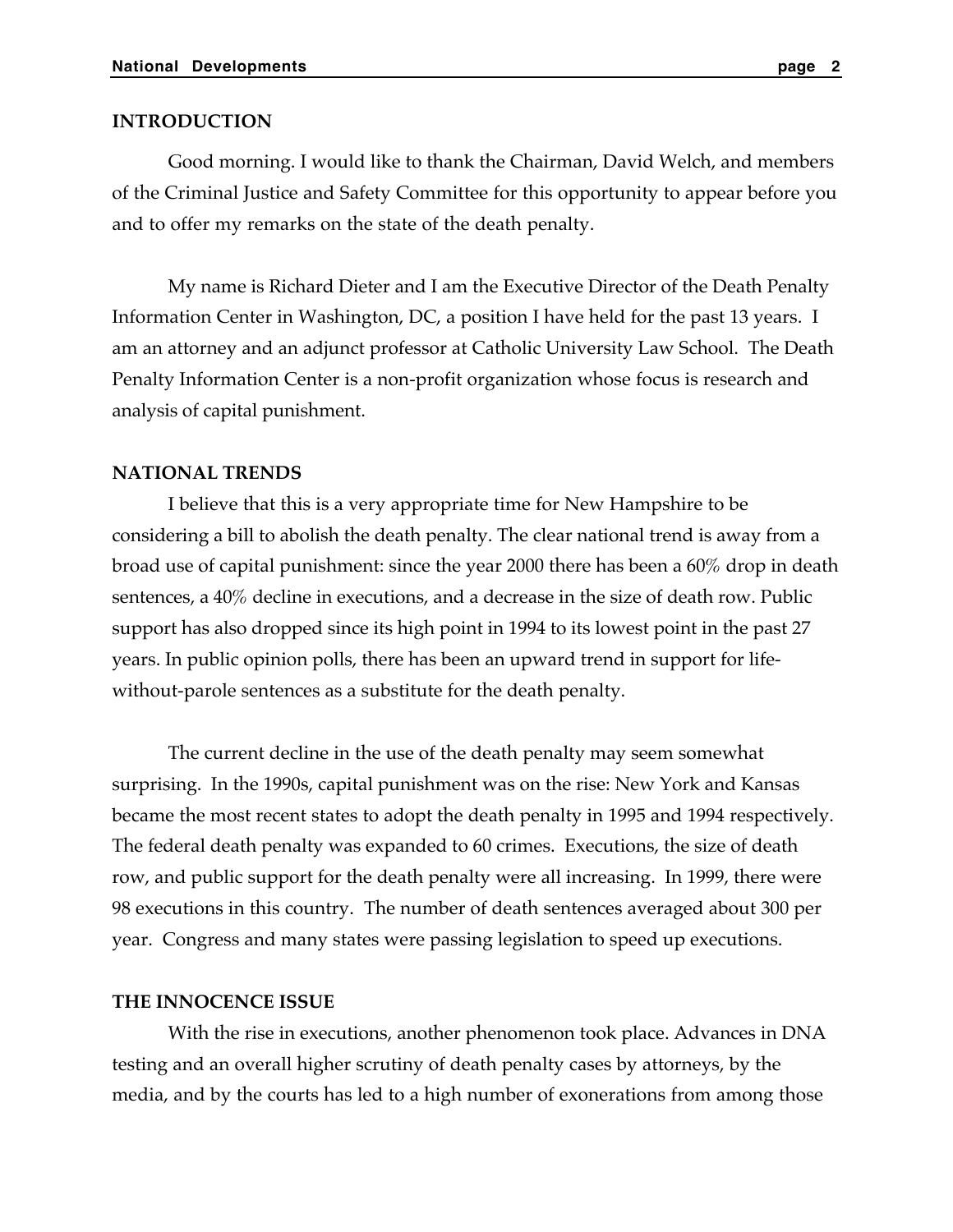on death row. Since 1973, 122 people have been exonerated and freed from death row. The bulk of those cases have taken place since the mid-1990s, including 15 in which DNA evidence played a key role.

In Illinois, 13 people were freed from death row in the same time that the state carried out 12 executions. With that grim statistic in front of him, Governor George Ryan declared a moratorium on all executions in his state in 2000. He went on to grant a commutation to everyone on death row. And the moratorium on executions in Illinois is still place today, six years later.

The public has seen inmates who were close to execution walking off death row and into the arms of their attorneys and the journalism students who helped free them. People realize that these reversals are not always the result of the system working well. It is fortunate that DNA testing came along when it did. It is fortunate that journalists chose to re-investigate a particular case, or that a large law firm in New York or Washington agreed to represent an indigent defendant on appeal. But those fortuitous circumstances are not present in most cases, yet the mistakes that lead to wrongful convictions are just as likely to be present in these other cases as well.

#### **LIFE WITHOUT PAROLE**

A second development has also contributed to the national turnaround on the death penalty. When the death penalty was stopped in 1972 by the U.S. Supreme Court, there were about 600 people on death row. All of those inmates had their sentences reduced to life sentences, and, in fact, most of them became eligible for parole at some point. Many were eventually released.

Today, the situation is very different. Thirty-seven out of the 38 death penalty states have adopted a sentence of life without parole. Texas became the most recent state to take this action in September of 2005. If the death penalty were ended today, life without parole would be the alternative sentence. In public opinion polls and in jury rooms, the public has indicated that it supports this sentence. Since the late 1990s, death sentences have dropped from 300 per year to 125 death sentences in 2004. The number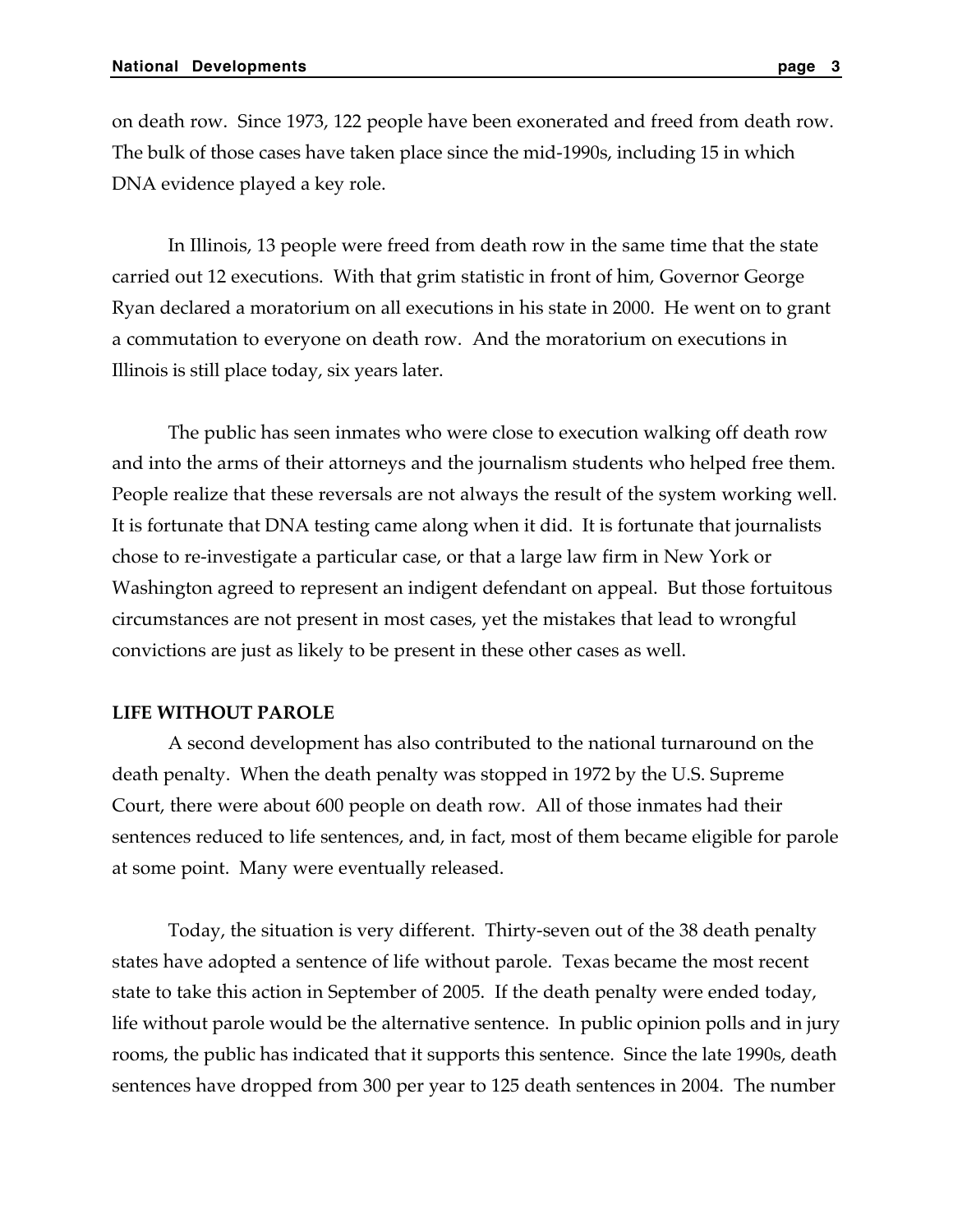of sentences in 2005 will be down again, perhaps under 100 when the final count is made. Many states are experiencing their lowest number of death sentences since the death penalty was reinstated.

#### **OTHER LEGISLATIVE AND LEGAL CHANGES**

In addition to the drop in death sentences, in executions, in the size of death row, and in public support, concrete changes are also taking place in legislatures and in the courts. In 2005, the legislature of New York declined to reinstate the death penalty after its statute was ruled unconstitutional in 2004. Kansas' death penalty statute was similarly found unconstitutional and is currently being reviewed by the U.S. Supreme Court.

Just yesterday, the state of New Jersey voted to impose a moratorium on executions and to initiate a study of the death penalty. It is expected that the governor will sign this measure into law. The moratorium in Illinois has been continued by the new governor and a number of death penalty reforms have been passed by the legislature. Legislative study commissions have been appointed recently in North Carolina and California to conduct a broad review of their death penalty procedures.

A bill to abolish the death penalty passed one house in the New Mexico legislature last year. In Massachusetts, the legislature overwhelmingly defeated a proposal to reinstate the death penalty, even though they were promised that the law would be "foolproof" in terms of avoiding mistakes. As I mentioned earlier, the Texas legislature last year passed a bill allowing juries to impose a life-without-parole sentence for the first time in death penalty cases. And, of course, New Hampshire itself is considering a bill to abolish the death penalty.

In the U.S. Congress, a law entitled the "Innocence Protection Act" was passed in 2004 to provide greater resources for DNA testing and to encourage improved representation in death penalty cases. The President has promised similar assistance in his state of the union address.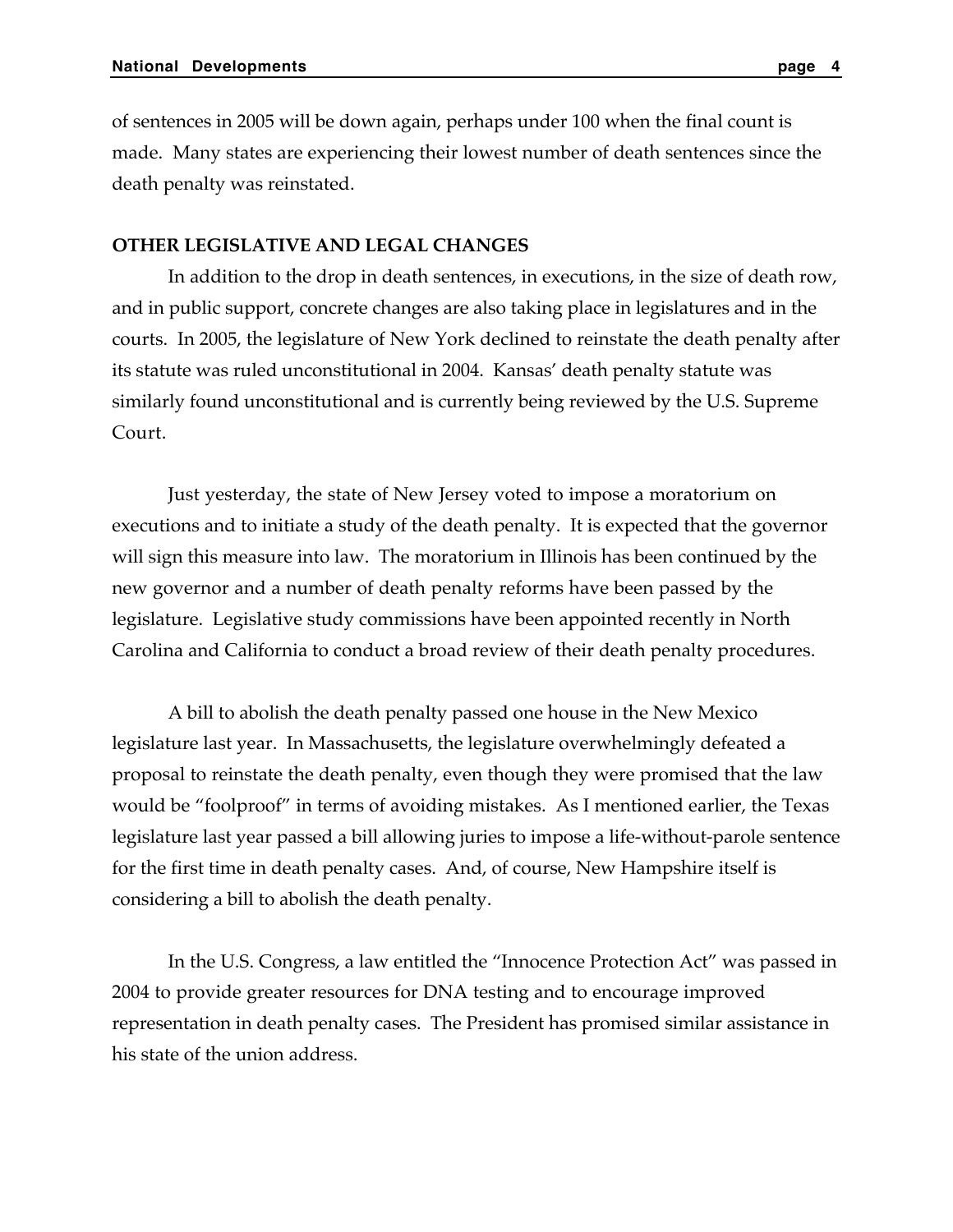Similar concerns about the death penalty have been evident in decisions from the U.S. Supreme Court. In 2002, the Court barred the execution of the mentally retarded and insisted that juries play a crucial role in death penalty sentencing. This past year, the Court barred the execution of juvenile offenders as a practice no longer in keeping with our national standards of decency. The Court also overturned a Texas case in which the prosecution had improperly used racial considerations in selecting the jury, sending a strong message about the importance of proper trials. Similarly, they have overturned death sentences when the defense lawyer fails to adequately investigate the client's complete background. Individuals Justices, such as Justices O'Connor, Stephens and Ginsburg, have commented in speeches about their deep concerns on the death penalty.

It is not only the issue of innocence that has raised doubts about the death penalty among the public, the courts, and many legislators. Recent studies about the impact of race on death sentencing in California, Ohio, and Maryland confirmed a long series of similar research in other states all pointing to the same conclusion: race plays an unacceptable role in the death penalty. If you murder a white person, you are far more likely to be sentenced to death in this country than if you murder a black person. This statistical pattern sends a message that white lives are considered more valuable than black lives as judged by the punishments meted out. Such a practice is not only illegal; it is very divisive for our country.

#### **COSTS**

In the midst of these problems with the death penalty, the question of costs often gets overlooked. Fiscal considerations, however, are important in their own right, and they can have a critical impact on other issues such as innocence and the quality of representation.

In broad terms, the death penalty is about a search for justice and the safety of the community. There are many ways to make the community safer, and most of these have costs associated with them. There is no bottomless pot of government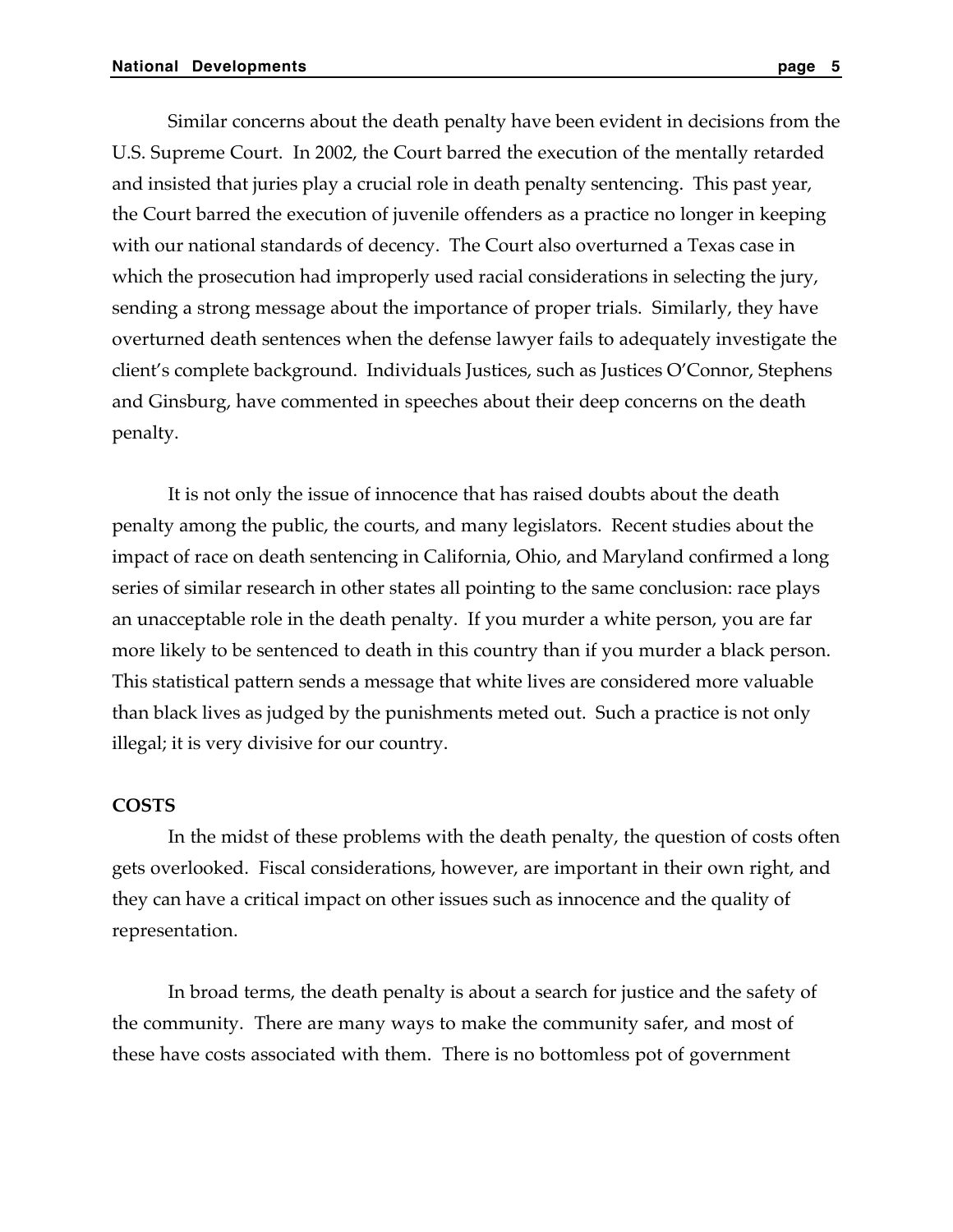$\overline{a}$ 

money to be spent on things that might help the community. The more you spend on one project, the less there is available for other worthwhile endeavors.

All of the studies regarding the cost of the death penalty have concluded that it amounts to a net expense to the state and the taxpayers. As a recent article in the *Wall Street Journal* predicted: "Nothing is certain except the death penalty and higher taxes."<sup>1</sup> The extra money spent on the death penalty could be spent on other means of achieving justice and making the community safer: compensation for victims, better lighting in crime areas, more police on the streets, even longer periods of incarceration for certain offenders, or projects to reduce unemployment. Quite a few jurisdictions with the death penalty have recently had to cut back on other vital services. In some states, people are being released from prison early as a cost saving measure. Other states are closing libraries and other vital services. $^2$  The costs of the death penalty have a direct bearing on these issues.

A second reason why the costs of the death penalty are so central is that they play a key role in how the death penalty is implemented. Supporters and opponents of the death penalty agree that the capital punishment system should not take unnecessary risks with innocent lives and should be applied with a strict fairness. As with many things, the death penalty on the cheap is really no bargain. There is no abstract dollar figure for the cost of the death penalty -- it depends on the quality of the system you demand. In Illinois, their system was fraught with error. As a result, a blueribbon commission there recommended 85 changes to make the death penalty more reliable; most of these changes will now cost the state even more money.<sup>3</sup>

There is little dispute that the death penalty is expensive. Of course, sentencing someone to life in prison is also very expensive. But death penalty costs are accrued upfront, especially at trial and for the early appeals, while life-in-prison costs are spread

<sup>&</sup>lt;sup>1</sup>. R. Gold, "Counties Struggle with High Cost of Prosecuting Death-Penalty Cases," Wall St. Journal, Jan. 9, 2002.

<sup>&</sup>lt;sup>2</sup>. See, e.g., F. Butterfield, "As Cities Struggle, Police Get By With Less," N.Y. Times, July 27, 2004 (cities with budget shortfalls are closing innovative law enforcement units that helped reduce crime). Cleveland laid off 250 police officers. Meanwhile, Ohio has 206 people on death row.

<sup>&</sup>lt;sup>3</sup>. Report of the Governor's Commission on Capital Punishment (Illinois, released April 15, 2002).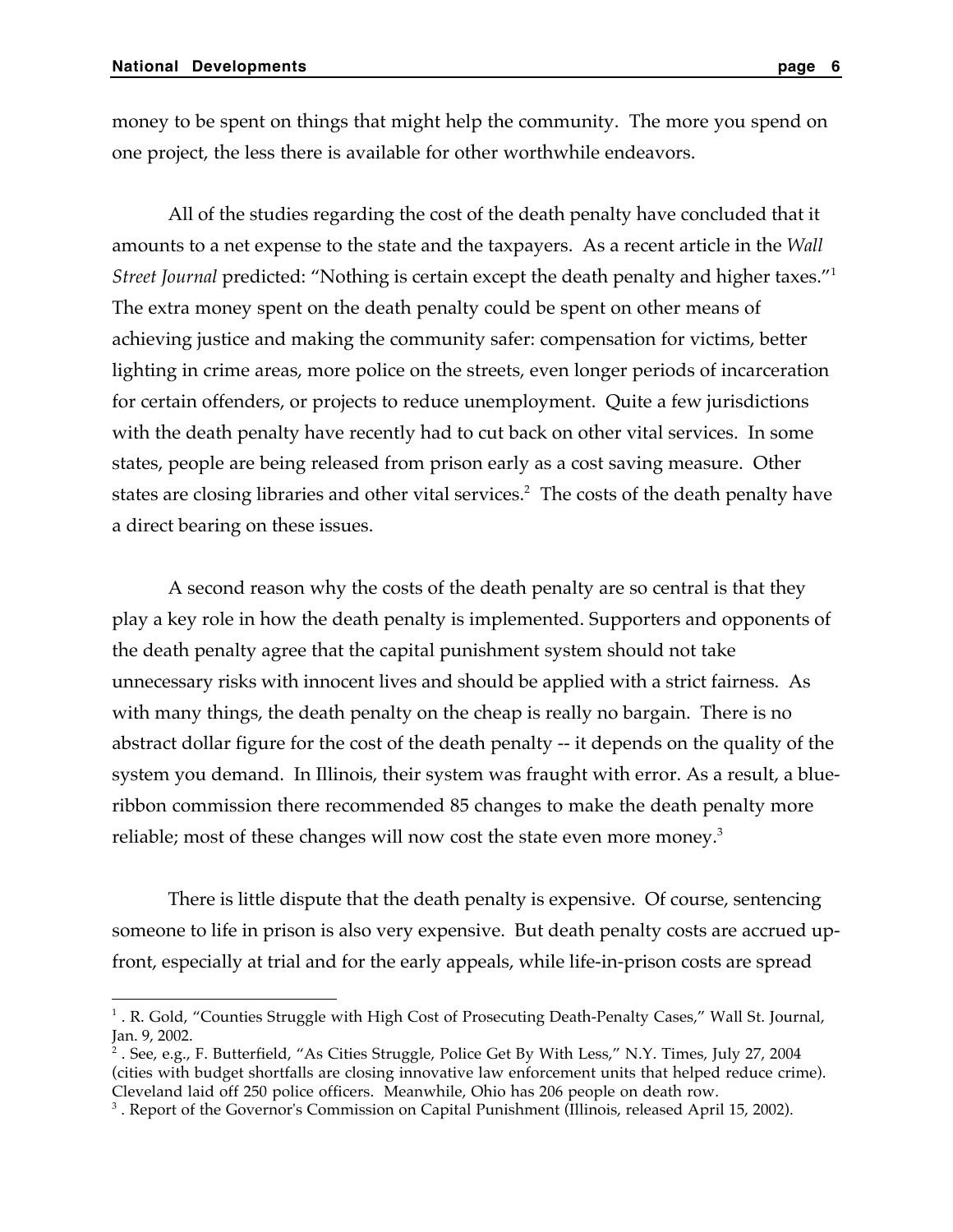out over many decades. A million dollars spent today is a lot more costly to the state than a million dollars that can be paid gradually over 40 years.

### **HOW MUCH DOES THE DEATH PENALTY COST?**

The major cost studies on the death penalty all indicate that it is much more expensive than a system where the most severe sentence is life in prison:

- ⇒ The most comprehensive study conducted in this country found that the death penalty costs North Carolina \$2.16 million per execution over the costs of a nondeath penalty system imposing a maximum sentence of imprisonment for life.<sup>4</sup>
- ⇒ Some years ago, the *Miami Herald* estimated that the costs of the death penalty in Florida were \$3.2 million per execution, based on the rate of executions at that time. $\delta$ Florida's death penalty system bogged down for a number of reasons, including a controversy over the electric chair. As a result, a more recent estimate of the costs in Florida by the *Palm Beach Post* found a much higher cost per execution: Florida spends \$51 million a year above and beyond what it would cost to punish all firstdegree murderers with life in prison without parole. Based on the 44 executions Florida had carried out from 1976 to 2000, that amounts to a cost of \$24 million for each execution.<sup>6</sup>
- ⇒ In Texas, the *Dallas Morning News* concluded that a death penalty case costs an average of \$2.3 million, about three times the cost of imprisoning someone in a single cell at the highest security level for 40 years.<sup>7</sup>
- ⇒ The *Sacramento Bee* found that the death penalty costs California \$90 million annually beyond the ordinary costs of the justice system - \$78 million of that total is

 $\overline{a}$ 4 . P. Cook, "The Costs of Processing Murder Cases in North Carolina," Duke University (May 1993).

<sup>&</sup>lt;sup>5</sup>. D. Von Drehle, "Bottom Line: Life in Prison One-sixth as Expensive," The Miami Herald, July 10, 1988, at 12A.

<sup>6</sup> . S. V. Date, "The High Price of Killing Killers," Palm Beach Post, Jan. 4, 2000, at 1A.

<sup>7</sup> . C. Hoppe, "Executions Cost Texas Millions," Dallas Morning News, March 8, 1992, at 1A.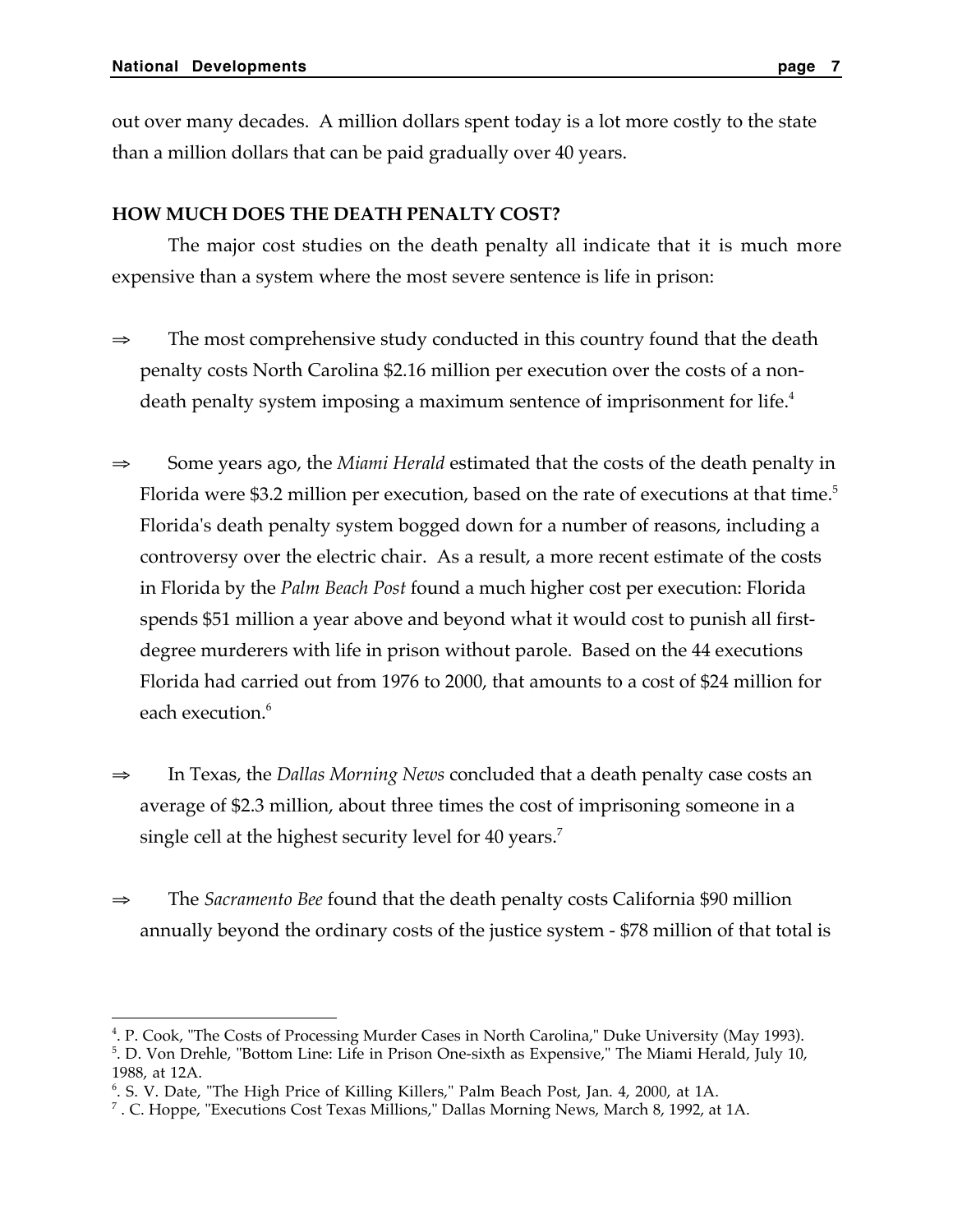incurred at the trial level.<sup>8</sup> A more recent study of the costs in California by the *Los Angeles Times* indicated that with only one execution every two years, the costs of the death penalty are approaching *\$250 million per execution*. <sup>9</sup> And the governor of California has requested an additional \$230 million from the legislature to construct a new death row.

 $\Rightarrow$  A New Jersey Policy Perspectives report concluded that the state's death penalty has cost taxpayers \$253 million since 1983, a figure that is over and above the costs that would have been incurred had the state utilized a sentence of life without parole instead of death. The study examined the costs of death penalty cases to prosecutor offices, public defender offices, courts, and correctional facilities.<sup>10</sup>

In a report from the Judicial Conference of the United States on the costs of the federal death penalty, it was reported that defense costs were about 4 times higher in cases where death was sought than in comparable cases where death was not sought. Moreover, the prosecution costs in death cases were 67% higher than the defense costs, even before including the investigative costs of law enforcement agencies.<sup>11</sup>

An article in the *Wall Street Journal* noted that in states where counties are chiefly responsible for prosecuting capital cases, the expenses could put an extraordinary burden on local budgets comparable to that caused by a natural disaster. $^{12}\,$  Katherine Baicker of Dartmouth concluded that capital cases have a "large negative shock" on county budgets, often requiring an increase in taxes. She estimated the extra expenses on counties to be \$1.6 billion over a 15-year period.<sup>13</sup>

 $\overline{a}$ <sup>8</sup> . S. Maganini, "Closing Death Row Would Save State \$90 Million a Year," Sacramento Bee, March 28, 1988, at 1.

<sup>9</sup> . Los Angeles Times, March 6, 2005.

 $10$ . See Newsday, Nov. 21, 2005.

<sup>&</sup>lt;sup>11</sup>. See, "Federal Death Penalty Cases: Recommendations Concerning the Cost and Quality of Defense Representation," Judicial Conference of the United States (May 1998).

<sup>&</sup>lt;sup>12</sup>. R. Gold, "Counties Struggle with High Cost of Prosecuting Death-Penalty Cases," Wall St. Journal, Jan. 9, 2002.

<sup>&</sup>lt;sup>13</sup>. K. Baicker, "The Budgetary Repercussions of Capital Convictions," National Bureau of Economic Research, Working Paper 8382, July 2001.